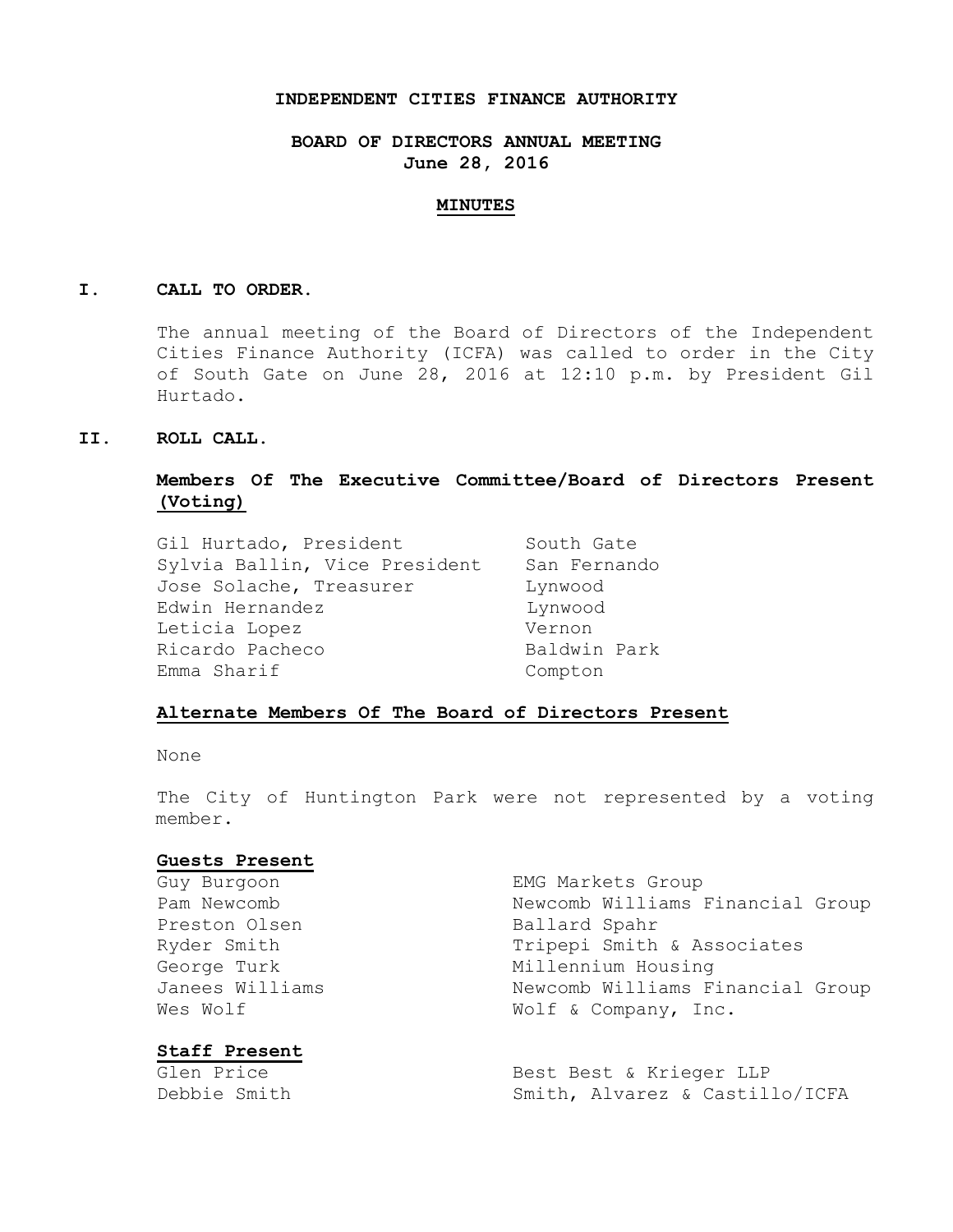## **III. AMENDMENTS OR ADJUSTMENTS TO THE AGENDA.**

There were no amendments or adjustments to the agenda.

#### **IV. PUBLIC COMMENTS.**

There were no members of the public who wished to speak.

#### **V. NEW BUSINESS.**

## **A. APPROVAL OF THE MINUTES OF THE MAY 3, 2016 BOARD OF DIRECTORS MEETING.**

It was moved by Jose Solache, seconded by Gil Hurtado, and unanimously carried by the following roll call vote to approve the minutes of the May 3, 2016 Board of Directors meeting:

AYES: Sylvia Ballin (San Fernando), Edwin Hernandez (Lynwood), Gil Hurtado (South Gate), Leticia Lopez (City of Vernon), Ricardo Pacheco (Baldwin Park), Emma Sharif (Compton) NOES: None ABSTAIN: None ABSENT: City of Huntington Park

**B. APPROVAL OF THE REFINANCING OF A MANUFACTURED HOME COMMUNITY BY ICFA FOR MILLENNIUM HOUSING OF CALIFORNIA AND ITS AFFILIATES COACH OF SAN DIEGO, INC. AND MILLENNIUM HOUSING CORPORATION, LOCATED IN THE CITY OF SANTA ROSA, COUNTY OF SONOMA.**

Staff reported generally as follows:

The proposal is to finance the refunding of a manufactured home community in the City of Santa Rosa located in the County of Sonoma (Santa Rosa Leisure Mobile Home Park), on behalf of Millennium Housing. Millennium originally purchased the park in November of 2007 through ICFA.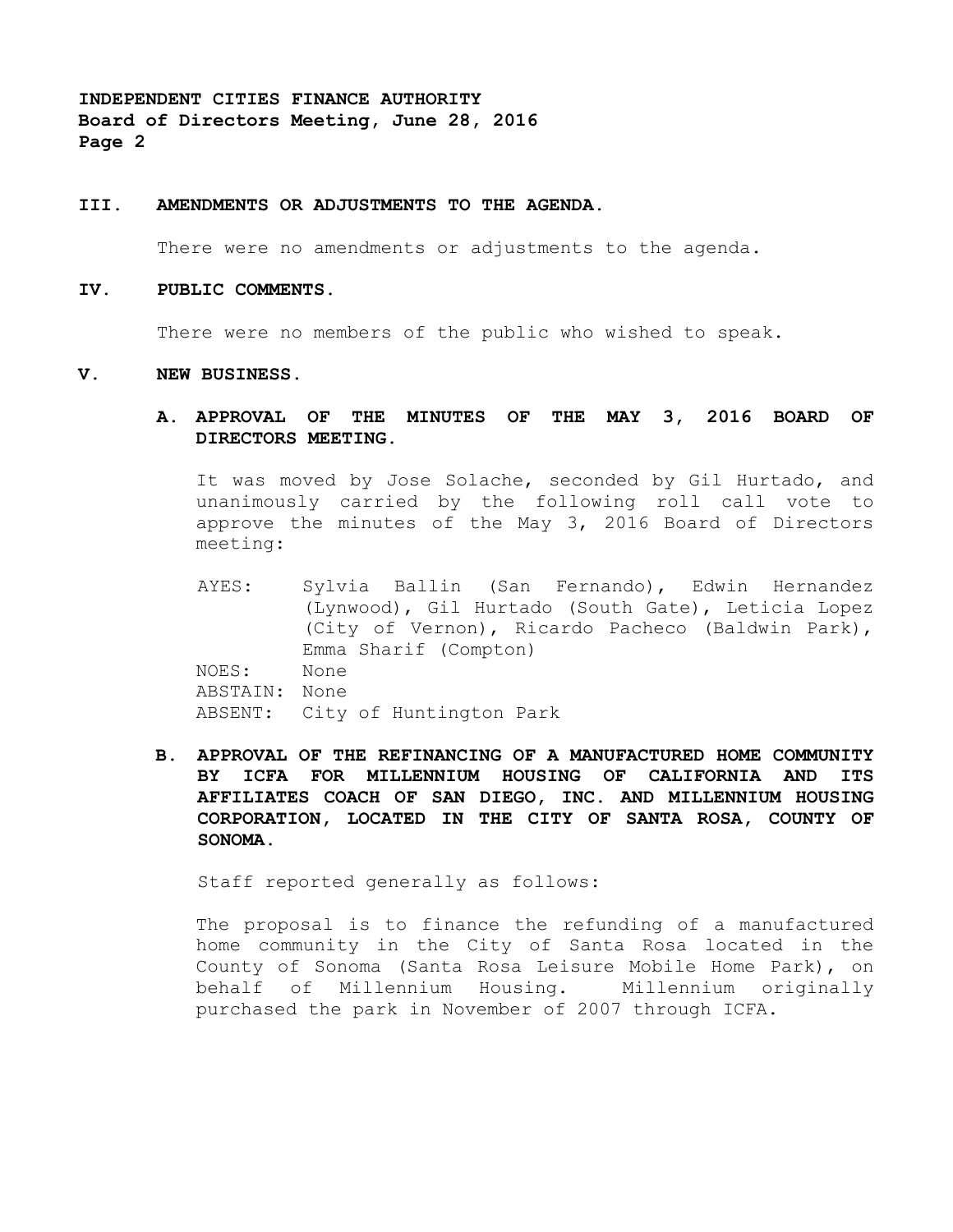George Turk of Millennium Housing provided a brief report on the park and all aspects of financing of the project. He indicated that \$600,000 in upgrades have taken place since purchasing the park in November of 2007 and that the Park has been awarded \$1.2 million in housing upgrades. By refinancing, the cash flow of the park will substantially increase which will allow Millennium to provide additional improvements in the park.

Staff presented a report on the finance team and costs of issuance for the project. It was noted that the City of Santa Rosa conducted a TEFRA hearing on June 21st to approve the bond financing.

President Hurtado thanked Millennium Housing for bringing this financing to the Authority, and asked if there were any additional questions or comments. There were none.

It was moved by Jose Solache, seconded by Emma Sharif, and unanimously carried by the following roll call vote to approve all aspects of the proposed financing for Santa Rosa Mobile Home Park on behalf of Millennium Housing:

- AYES: Sylvia Ballin (San Fernando), Edwin Hernandez (Lynwood), Gil Hurtado (South Gate), Leticia Lopez (City of Vernon), Ricardo Pacheco (Baldwin Park), Emma Sharif (Compton) NOES: None ABSTAIN: None ABSENT: City of Huntington Park
- **C. APPROVAL/ADOPTION OF RESOLUTION NO. 2016-3 (A RESOLUTION OF THE BOARD OF DIRECTORS/EXECUTIVE COMMITTEE OF THE INDEPENDENT CITIES FINANCE AUTHORITY AUTHORIZING THE ISSUANCE IN ONE OR MORE SERIES OF ITS NOT TO EXCEED \$15,250,000 AGGREGATE PRINCIPAL AMOUNT OF INDEPENDENT CITIES FINANCE AUTHORITY MOBILE HOME PARK REVENUE REFUNDING BONDS (SANTA ROSA MOBILE HOME PARK) SERIES 2016, AND APPROVING CERTAIN DOCUMENTS AND AUTHORIZING CERTAIN ACTIONS IN CONNECTION THEREWITH)**

Staff reported generally as follows: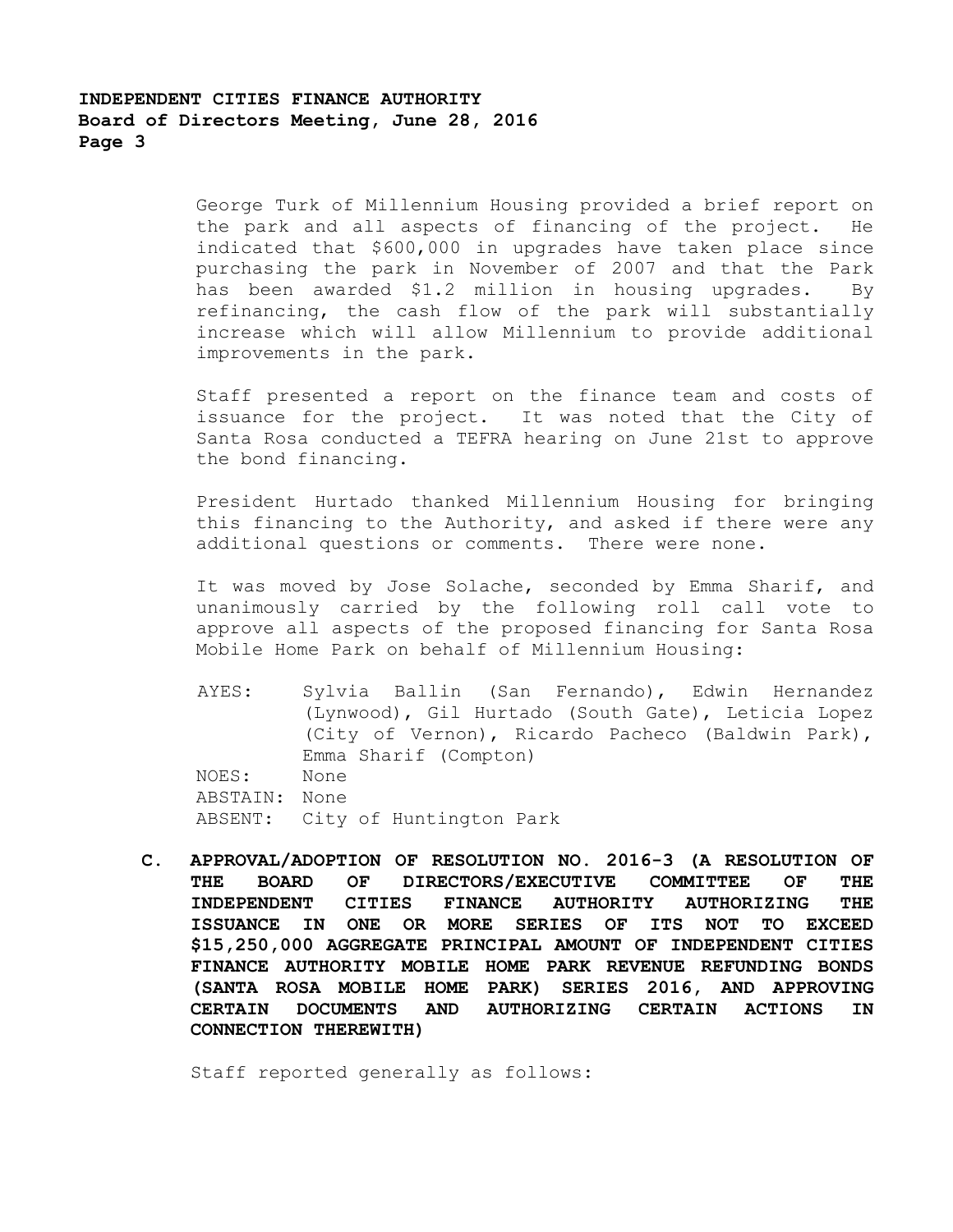Resolution 2016-3 is the ICFA document which formally authorizes the issuance and delivery of the bonds and authorizes the execution of the bond documents. The various bond documents facilitate the funding thereof.

It was noted that ICFA will receive a fee at closing equal to 20 basis points times the principal amount of the bonds issued. ICFA will thereafter receive an annual fee equal to 10 basis points on the outstanding principal of the bonds as long as the bonds are outstanding. The bonds are not an obligation of the Authority. They are payable solely from revenues from the park to repayment of the bonds. Generally, after issuance of the bonds, ICFA's responsibilities will be limited to reviewing reports provided by the Oversight Agent and Trustee.

President Hurtado asked if there were any questions or comments. There were none.

It was moved by Emma Sharif, seconded by Jose Solache, and unanimously carried by the following roll call vote to approve/adopt Resolution 2016-3 approving the bond issuance and the various agreements and documents relating thereto and to authorize President Hurtado and staff to execute all necessary documents relating thereto:

AYES: Sylvia Ballin (San Fernando), Edwin Hernandez (Lynwood), Gil Hurtado (South Gate), Leticia Lopez (City of Vernon), Ricardo Pacheco (Baldwin Park), Emma Sharif (Compton) NOES: None ABSTAIN: None ABSENT: City of Huntington Park

# **D. APPROVAL/ADOPTION OF FIRST AMENDEMENT TO ADMINISTRATIVE SERVICES AGREEMENT BETWEEN THE INDEPENDENT CITIES FINANCE AUTHORITY AND SMITH, ALVAREZ & CASTILLO, INC.**

Scott Campbell, ICFA General Legal Counsel, noted that the contract for administrative services will terminate on June 30, 2016. After a discussion of the services being provided by Smith, Alvarez & Castillo and costs associated therewith,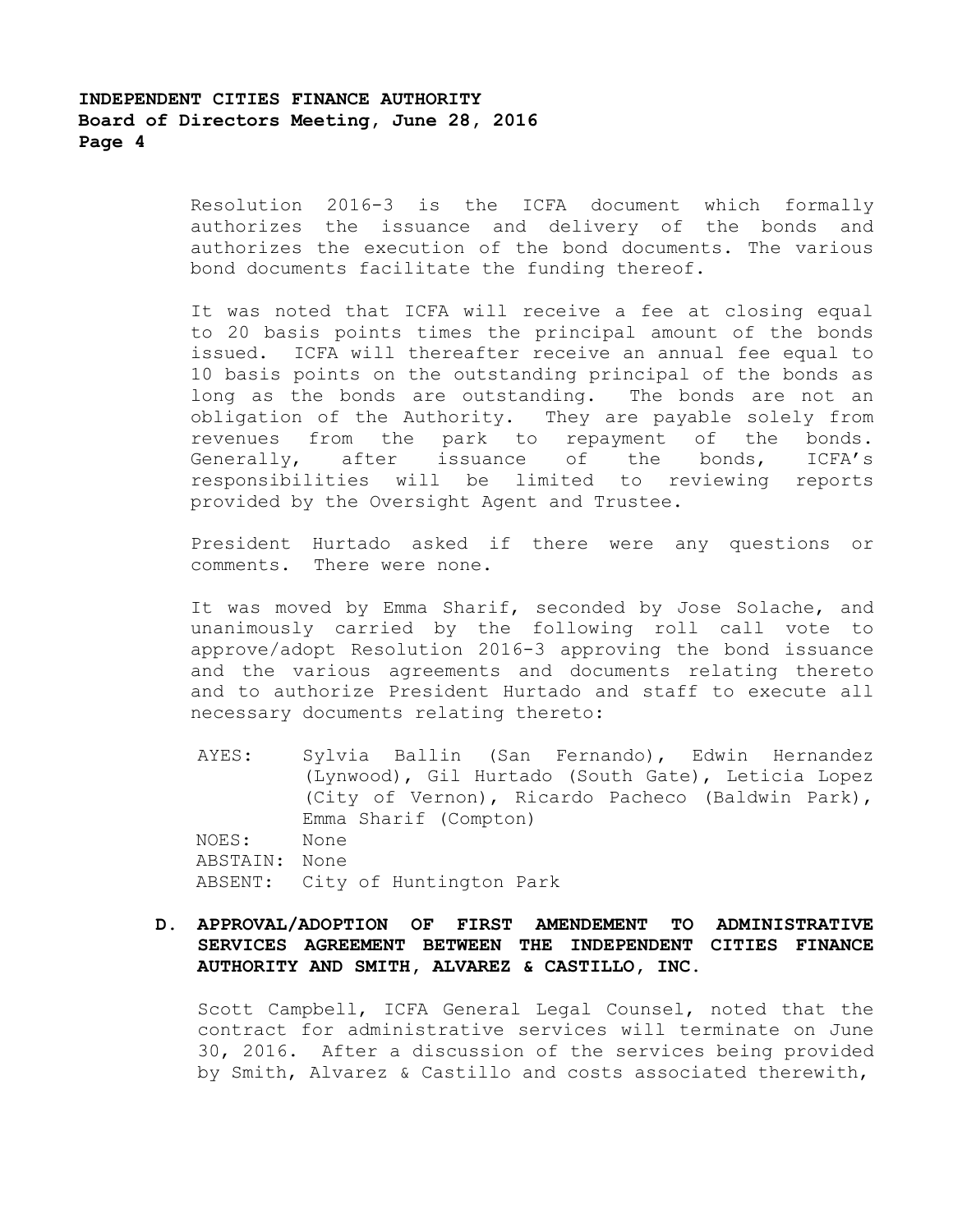it was moved by Jose Solache, seconded by Leticia Lopez, and unanimously carried by the following roll call vote to approve the First Amendement To Administrative Services Agreeement for a three year term:

AYES: Sylvia Ballin (San Fernando), Edwin Hernandez (Lynwood), Gil Hurtado (South Gate), Leticia Lopez (City of Vernon), Ricardo Pacheco (Baldwin Park), Emma Sharif (Compton) NOES: None ABSTAIN: None ABSENT: City of Huntington Park

## **E. APPROVAL/ADOPTION OF A BUDGET FOR THE 2016-17 FY AND AN INVESTMENT POLICY FOR THE SAME PERIOD.**

Jose Solache, ICFA Treasurer, referred those present to the proposed budget contained in the agenda packet noting that it represents the best estimates of staff regarding future financings, and noted that a balanced budget is being presented for approval/adoption.

It was further noted that the Board should adopt the Statement of Investment Policy which requires that all Authority funds be deposited in a bank and/or in the State of California Local Agency Investment Fund (LAIF), unless otherwise directed by the Board.

President Hurtado asked if there were any questions or comments. There were none

It was moved by Jose Solache, seconded by Sylvia Ballin, and unanimously carried by the following roll call vote to approve/adopt the 2016-17 FY budget and to approve/adopt the Statement of Investment Policy:

AYES: Sylvia Ballin (San Fernando), Edwin Hernandez (Lynwood), Gil Hurtado (South Gate), Leticia Lopez (City of Vernon), Ricardo Pacheco (Baldwin Park), Emma Sharif (Compton) NOES: None ABSTAIN: None ABSENT: City of Huntington Park